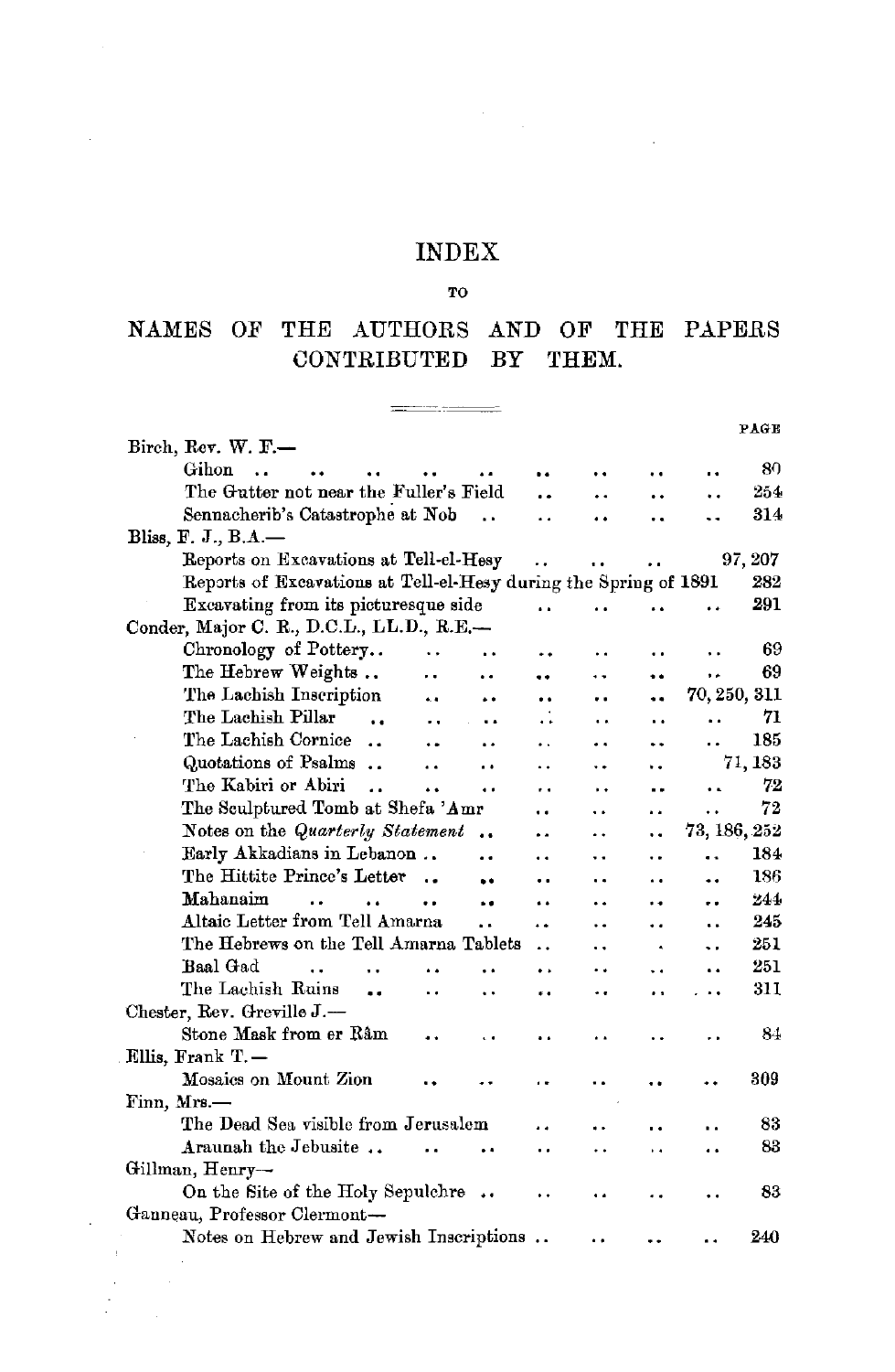|                                                                                                                                          | PAGE     |
|------------------------------------------------------------------------------------------------------------------------------------------|----------|
| Glaisher, James, F.R.S.-                                                                                                                 |          |
| Comparison of the Atmospheric Pressure in Palestine and in                                                                               |          |
| England in the ten years ending 1889<br>$\sim 100$<br>$\sim 100$<br>$\sim$ $\sim$                                                        | 49<br>Ω. |
| Comparison of Temperatures in Palestine and in England in the                                                                            |          |
| ten years ending 1889<br>$\mathbf{r}$ , $\mathbf{r}$ , $\mathbf{r}$<br>$\sim 10$<br>$\ddot{\phantom{0}}$<br>$\sim 10^{-11}$<br>$\cdot$ . | 163, 224 |
| On the Monthly and Annual Mean Temperature of the Air in                                                                                 |          |
| Palestine and England in the ten years ending 1889<br>. .<br>                                                                            | 302      |
| Hanauer, Rev. J. E.-                                                                                                                     |          |
| Proverbs and Sayings among the Spanish Jews<br>$\ddot{\phantom{a}}$<br>. .<br>٠.                                                         | 151      |
| Notes on Palmyrene Inscriptions<br>$\sim 10$<br><br><br>٠.                                                                               | 156      |
| A Subterranean Passage in "Solomon's Stables"<br><br>$\ddot{\phantom{0}}$<br>٠.                                                          | 204      |
| Cuttings in the Rock in the Haram Area<br>$\ddot{\phantom{a}}$<br>$\ddot{\phantom{1}}$<br>٠.<br>٠.                                       | 206      |
| Was there a Street of Columns in Jerusalem?<br>ç.<br>$\overline{1}$<br>٠.                                                                | 318      |
| Lewis, Professor T. Hayter-                                                                                                              |          |
| Ruins of Church on the Skull Hill, Jerusalem<br>. .<br>. .                                                                               | 211      |
| Additional Note on the Church of St. Stephen<br>. .<br>. .                                                                               | 298      |
| Merrill, Dr. Selah-                                                                                                                      |          |
| Pits in the Shittim Plain<br>$\ddot{\phantom{0}}$<br>. .                                                                                 | 74       |
| Castle at Khân Minieh<br>$\ddot{\phantom{0}}$<br>$\ddot{\phantom{1}}$<br>. .<br>. .<br>٠.<br>                                            | 75       |
| Visits to M'Shita<br>$\ddot{\phantom{a}}$<br>٠.<br>. .<br><br>. .<br>. .<br>                                                             | 75       |
| Was Chosroes ever in Palestine?<br><br>$\ddot{\phantom{0}}$<br>. .<br>. .<br>. .                                                         | 76       |
| Natural Bridge, &c., near Pella<br>. .<br>$\ddot{\phantom{a}}$<br>$\ddot{\phantom{0}}$<br>٠.<br>. .                                      | 76       |
| Inhabitants of Bashan<br>$\ddot{\phantom{0}}$<br>. .<br>μ.<br>$\ddot{\phantom{0}}$                                                       | 76       |
| Neubauer, Professor A.-                                                                                                                  |          |
| The Lachish Inscription                                                                                                                  | 310      |
| Neil, Rev. James—                                                                                                                        |          |
| Pits in the Shittim Plain                                                                                                                | 161      |
| Porter, Rev. Harvey, B.A.-                                                                                                               |          |
| Notes on the Palmyrene Inscriptions<br>. .<br>٠.                                                                                         | 312      |
| Post, Rev. George E., M.A., M.D., F.L.S.-                                                                                                |          |
| Narrative of a Trip to Palmyra<br>٠.                                                                                                     | $_{20}$  |
| Land Tenure, Agriculture, &c., in Palestine<br>. .<br>$\ddot{\phantom{1}}$                                                               | 99       |
| Ruins about Meri Hîn in Subalpine Lebanen<br>٠.<br>τ,                                                                                    | 299      |
| Petrie, W. M. Flinders-                                                                                                                  |          |
| Chronology of Pottery                                                                                                                    | 68       |
| Schumacher, Herr C. E.-                                                                                                                  |          |
| On the Sculptured Tomb at Shefa 'Ame<br>٠.                                                                                               | 187      |
| Simpson, William, M.R.A.S.-                                                                                                              |          |
| Entrance to the Holy Sepulchre<br>٠.<br>٠.                                                                                               | 159      |
| Irrigation and Water Supply in Palestine<br>. .<br>٠.<br>٠.                                                                              | 160.     |
| St. Clair, George, F.G.S.-                                                                                                               |          |
| Millo<br>$\ddot{\phantom{a}}$<br>. .                                                                                                     | 187      |
| The Fuller's Field<br>$\ddot{\phantom{a}}$<br>. .<br>٠.<br><br>.,                                                                        | 189      |
| Sayce, Rev. Professor, $LL.D$ —                                                                                                          |          |
| The Lachish Inscription                                                                                                                  | 158      |
| Schick, Baurath C.—                                                                                                                      |          |
| Christian Tombs in Jerusalem<br>. .                                                                                                      | 9        |
| Ancient Bath and Cistern near Bethany<br>٠.                                                                                              | 9        |
| Discoveries at Silwân<br>٠.<br>٠.                                                                                                        | 11       |
|                                                                                                                                          |          |

l,

 $\ddot{\phantom{0}}$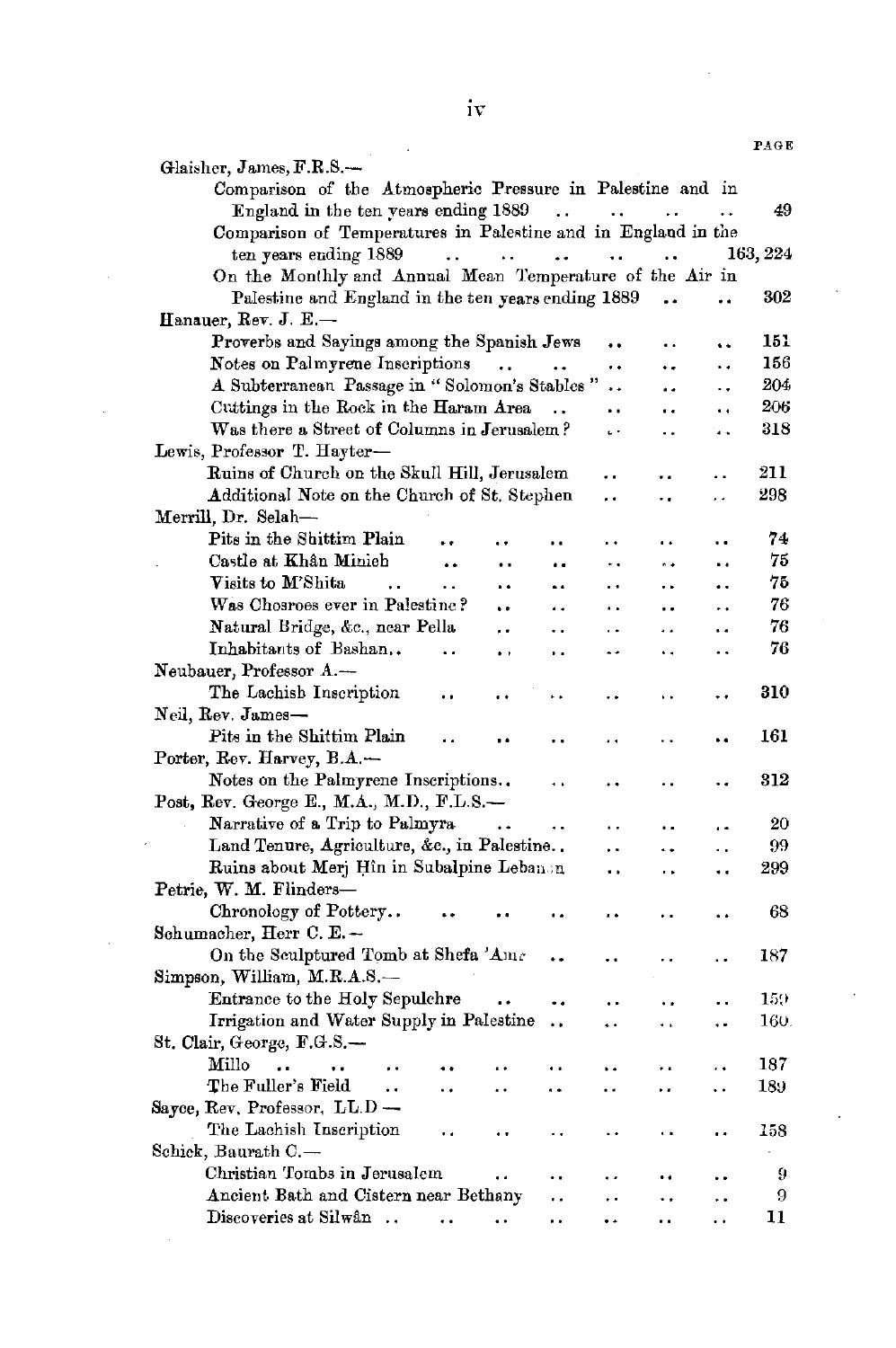|              |                                                                  |                      |                      |                      |                      | PAGE |
|--------------|------------------------------------------------------------------|----------------------|----------------------|----------------------|----------------------|------|
|              | The "Second" Siloah Aqueduct                                     | $\ddot{\phantom{a}}$ |                      |                      |                      | 13   |
|              | The Height of the Siloah Aqueduct                                |                      |                      |                      |                      | 18   |
|              | Searching for St. Peter's (or Cock Crow) Church on Zion          |                      |                      |                      |                      | 19   |
|              | Searching for Water<br>$\ddot{\phantom{a}}$<br>$\ddotsc$         | $\ddot{\phantom{a}}$ | $\ddot{\phantom{0}}$ |                      |                      | 20   |
|              | Discoveries in "Solomon's Stables"                               | $\ddot{\phantom{a}}$ |                      | . .                  | $\ddot{\phantom{1}}$ | 198  |
|              | Various Notes                                                    | $\ddot{\phantom{a}}$ |                      | . .                  |                      | 199  |
|              | Newly discovered Arch in "Solomon's Stables"                     |                      |                      |                      |                      | 200  |
|              | Excavations at the Golden Gate                                   |                      | . .                  |                      | $\ddot{\phantom{a}}$ | 201  |
|              | Tombs and Ossuaries at Rujm-el-Kahakir                           |                      | $\ddot{\phantom{a}}$ |                      |                      | 201  |
|              | Foundation of present City Wall                                  |                      |                      |                      |                      | 276  |
|              | Remains of Old Wall inside City                                  | $\sim$ .             | $\sim$               | ٠.                   | $\ddot{\phantom{a}}$ | 277  |
|              | Protestant Burial Ground<br>$\mathbf{L}$                         | $\ddot{\phantom{a}}$ | $\ddot{\phantom{a}}$ | $\ddot{\phantom{a}}$ |                      | 278  |
|              | Watercourse providing the City with Water from the North-west    |                      |                      |                      |                      | 278  |
|              | Some Innovations at Jerusalem                                    |                      |                      |                      |                      | 280  |
| $Stow, J, -$ |                                                                  |                      |                      |                      |                      |      |
|              | Mount Horeb                                                      |                      |                      |                      |                      | 178  |
|              | Tomkins, Rev. Henry George-                                      |                      |                      |                      |                      |      |
|              | $Dinhabah-A$ New Identification                                  |                      |                      |                      |                      | 322  |
|              | West, Professor Robert H., M.A.-                                 |                      |                      |                      |                      |      |
|              | Barometrical Determination of Heights in Lebanon and Anti-       |                      |                      |                      |                      |      |
|              | Lebanon                                                          |                      |                      |                      |                      | 147  |
|              | W., H. B. S.-                                                    |                      |                      |                      |                      |      |
|              | Phœnicians in Devonshire<br>$\sim$                               |                      |                      |                      |                      | 77   |
|              | Watson, Major C. M., C.M.G., R.E.-                               |                      |                      |                      |                      |      |
|              | The Holy Sepulchre<br>$\sim$                                     |                      |                      |                      |                      | 218  |
|              | $W$ rightson, T., M.I.C.E. $-$                                   |                      |                      |                      |                      |      |
|              | On the relation of certain Arch Springings found within the area |                      |                      |                      |                      |      |
|              | of the Temple of Jerusalem                                       |                      |                      |                      |                      | 219  |
|              | Winslow, W. C., $D.D.$ —                                         |                      |                      |                      |                      |      |
|              | Acoustics at Mounts Ebal and Gerizim                             |                      |                      |                      |                      | 79   |
|              | Wrav, Rev. George Octavius, LL.D.—                               |                      |                      |                      |                      |      |
|              | Southern Projection from the Masjed al Aksa, Jerusalem           |                      |                      |                      |                      | 320  |
|              |                                                                  |                      |                      |                      |                      |      |

 $\frac{1}{2}$ 

 $\tau^{\pm}$ 

 $\hat{r}$  .

 $\bar{\beta}$ 

 $\overline{\phantom{a}}$ 

 $\sim$   $\sim$ 

 $\bar{\nu}$  is

 $\mu$  .

 $\sim 10^6$ 

 $\mathcal{A}^{\pm}$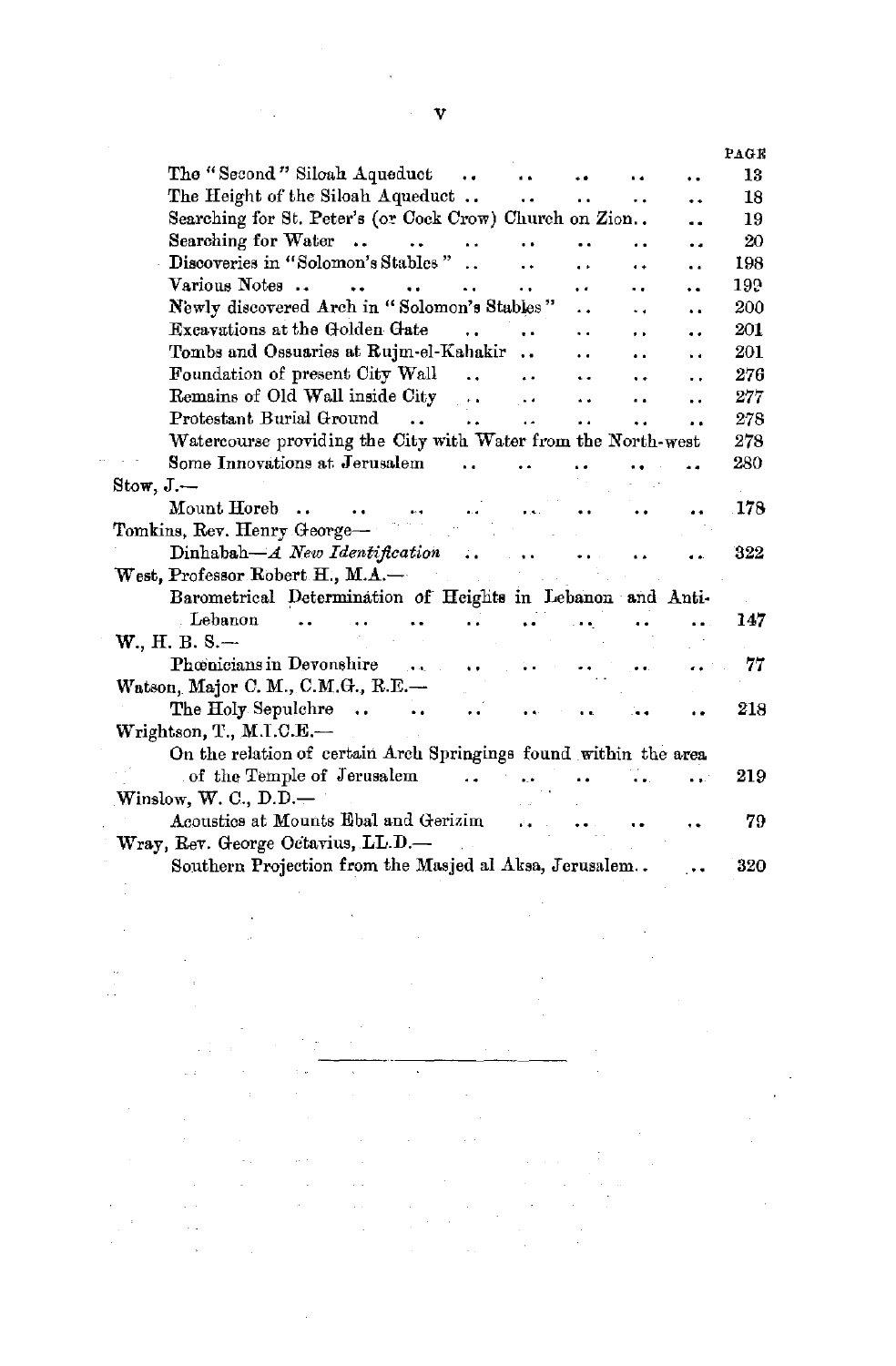## LIST OF ILLUSTRATIONS.

 $\equiv$ 

**PAGE** 

| Plan of Ancient Bath                                                  |                      |                      |                      |                      |                      |                      | 10      |
|-----------------------------------------------------------------------|----------------------|----------------------|----------------------|----------------------|----------------------|----------------------|---------|
| Fresco Painted on the Wall                                            |                      |                      |                      |                      | $\ddot{\phantom{0}}$ | . .                  | 12      |
| Inscription on a House in the Village of Siloam                       |                      |                      |                      | . .                  |                      | $\ddot{\phantom{0}}$ | 13      |
| Plan showing the Siloam Aqueducts                                     |                      | $\sim$ 100 $\sim$    | $\rightarrow$        | . .                  |                      |                      | 14      |
| Plan of the Second Aqueduct as far as it has been traced              |                      |                      |                      |                      |                      | ٠.                   | 16      |
| Mosaic Flooring on Mount Zion                                         |                      |                      |                      |                      | . .                  | . .                  | 19      |
| Roman Tile<br>                                                        | $\ddot{\phantom{a}}$ |                      | $\ddot{\phantom{1}}$ | . .                  |                      | . .                  | 20      |
| Sculptured Figure with two Inscriptions from Palmyra                  |                      |                      |                      |                      | $\ddot{\phantom{0}}$ | ٠.                   | $27\,$  |
| Sculptured Figures with Inscriptions from Palmyra                     |                      |                      |                      | $\ddot{\phantom{0}}$ | . .                  | . .                  | 35      |
| The Inscriptions<br>$\mathbf{r}$ . The set of $\mathbf{r}$            | $\ddot{\phantom{a}}$ |                      | . .                  | . .                  | . .                  | . .                  | 36      |
| Bust of Sculptured Figure                                             |                      |                      |                      |                      |                      |                      | 36      |
| $\overline{\mathbf{v}}$                                               |                      |                      |                      |                      | . .                  |                      | 37      |
| Inscription<br>$\cdots$                                               | ٠.                   |                      |                      |                      | . .                  | . .                  | 37      |
| Side and end Views of the Pick                                        | $\ddot{\phantom{a}}$ |                      |                      |                      | . .                  | . .                  | 110     |
| Sketch of a Hoe<br>$\ddot{\phantom{a}}$                               |                      | $\ddot{\phantom{1}}$ |                      | $\ddot{\phantom{a}}$ |                      |                      | 111     |
| the Shovel or Spade<br>33                                             |                      |                      | . .                  | $\ddot{\phantom{1}}$ | . .                  | $\ddot{\phantom{a}}$ | 111     |
| the Axe<br>,,                                                         | ٠.                   | $\ddot{\phantom{0}}$ | $\ddot{\phantom{0}}$ | $\cdots$             |                      | . .                  | 111     |
| the Pruning Hook<br>,                                                 | $\ddot{\phantom{a}}$ | $\ddot{\phantom{a}}$ | . .                  | $\ddotsc$            |                      | . .                  | 112     |
| the Sheath Knife and Sheath<br>$\overline{\mathbf{z}}$                |                      |                      |                      |                      | $\ddot{\phantom{a}}$ | $\ddot{\phantom{a}}$ | 112     |
| the Plough<br>$\ddot{\phantom{a}}$<br>$\overline{\mathbf{z}}$         |                      | $\ddot{\phantom{0}}$ |                      |                      | . .                  |                      | 113     |
| the Threshing Floor<br>,,                                             | . .                  | . .                  | . .                  | $\ddot{\phantom{a}}$ | $\ddot{\phantom{0}}$ | $\ddot{\phantom{0}}$ | 114     |
| the Winnowing Fork<br>٠,                                              |                      | . .                  | $\ddot{\phantom{0}}$ | $\ddot{\phantom{a}}$ | $\ddot{\phantom{a}}$ |                      | 115     |
| Entrance to the Holy Sepulchre                                        | $\ddot{\phantom{a}}$ | . .                  | ٠.                   |                      | $\ddot{\phantom{a}}$ | $\ddot{\phantom{0}}$ | 169     |
| Division of the Land<br>$\ddot{\phantom{a}}$                          | $\ddot{\phantom{0}}$ | $\ddot{\phantom{0}}$ |                      | $\ddot{\phantom{a}}$ | $\ddot{\phantom{a}}$ | . .                  | 180     |
| Tribes<br>$\ddot{\phantom{a}}$<br>$\ddot{\phantom{0}}$                | $\ddot{\phantom{a}}$ | $\ddot{\phantom{a}}$ | $\ddot{\phantom{0}}$ | $\ddot{\phantom{0}}$ | $\ddot{\phantom{0}}$ | $\ddot{\phantom{0}}$ | 181     |
| Southern part of the Haram esh Sherif, showing position of newly-     |                      |                      |                      |                      |                      |                      |         |
| discovered Arch<br>$\overline{\phantom{a}}$                           |                      |                      |                      |                      | . .                  | . .                  | 200     |
| <b>Inscribed Slab</b><br>$\ddot{\phantom{a}}$<br>$\ddot{\phantom{a}}$ | $\ddot{\phantom{a}}$ |                      |                      |                      | ٠.                   | . .                  | 203     |
| Plan of north-western corner of Haram, showing cup hollows            |                      |                      |                      |                      |                      |                      | 207     |
| Section on Plan of cup hollows                                        | $\ddot{\phantom{a}}$ | $\ddot{\phantom{0}}$ |                      | $\ddot{\phantom{0}}$ |                      |                      | 207     |
| Plan showing the Skull Hill                                           | sales and            | $\ddot{\phantom{a}}$ |                      | $\ddot{\phantom{a}}$ | . .                  | . .                  | $211 -$ |
| Remains of a Church (? St. Stephen's)                                 |                      | $\ddot{\phantom{a}}$ |                      | $\ddot{\phantom{0}}$ | $\ddot{\phantom{a}}$ |                      | 212     |
| Sections of Mouldings                                                 |                      |                      | $\ddot{\phantom{0}}$ | . .                  | $\ddot{\phantom{0}}$ |                      | 213     |
| Remains of Chancel Rails and incised Stone                            |                      |                      | . .                  | $\ddot{\phantom{a}}$ |                      |                      | 214     |
| Egyptian Table of Offerings                                           |                      |                      | $\ddot{\phantom{0}}$ | . .                  |                      | ٠.                   | 215     |

 $\cdot$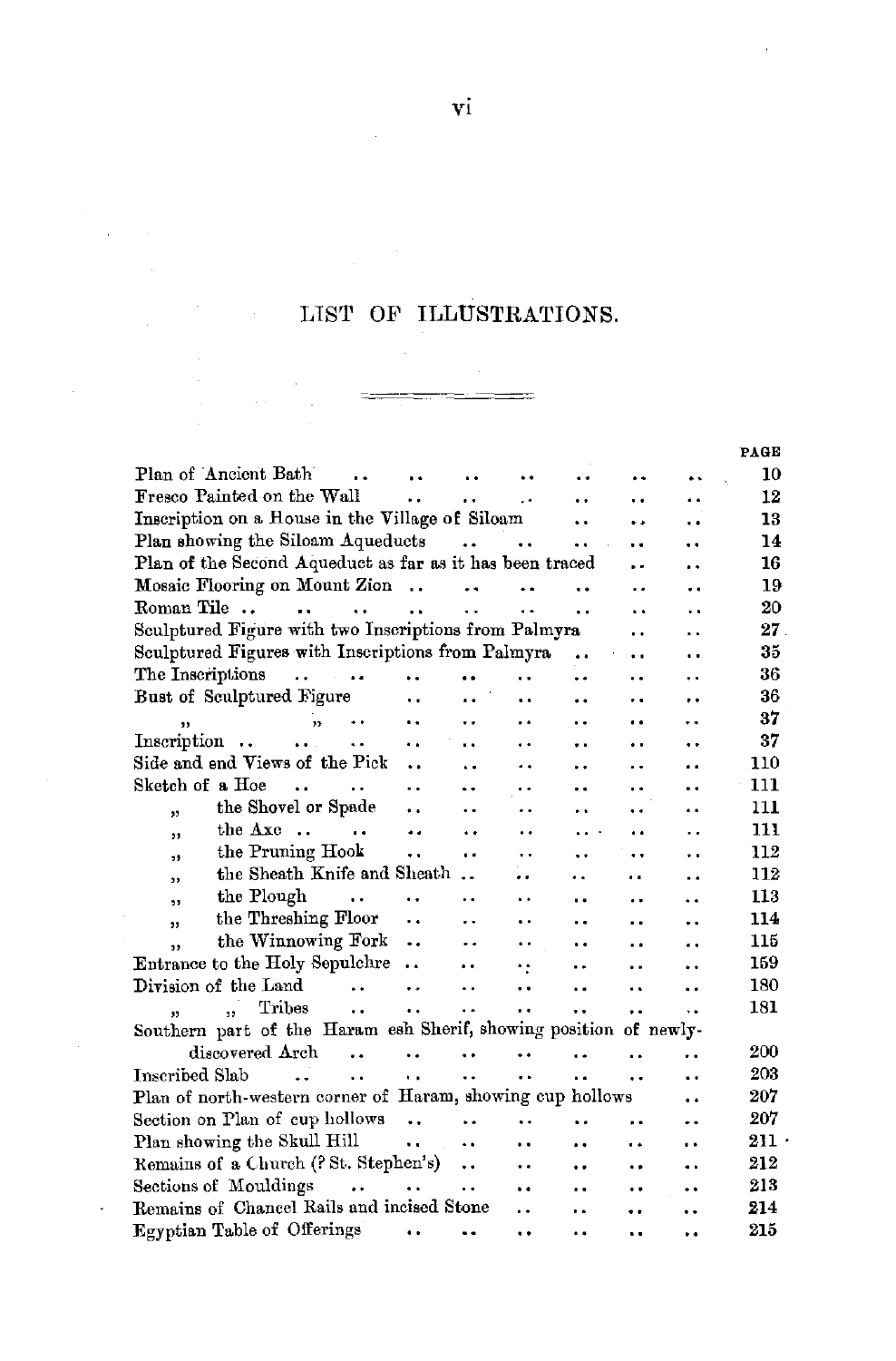|                                                                    |                      |                      |                      |                      | PAGE        |
|--------------------------------------------------------------------|----------------------|----------------------|----------------------|----------------------|-------------|
| Mr. Wrightson's Plan of the southern part of Haram, showing the    |                      |                      |                      |                      |             |
| Arches<br>$\ddot{\phantom{a}}$                                     |                      |                      | . .                  |                      | 219         |
| Spring of Arch in "Solomon's Stables"                              | $\ddot{\phantom{0}}$ | $\ddot{\phantom{0}}$ | $\ddot{\phantom{0}}$ | $\ddot{\phantom{0}}$ | 220         |
| Hebrew Inscription from Tell-el-Hesy<br>$\bullet$                  | $\ddot{\phantom{a}}$ | . .                  | $\ddot{\phantom{0}}$ | $\ddot{\phantom{0}}$ | 240         |
| Jerusalem<br>$\overline{\mathbf{r}}$<br>$\ddot{\phantom{0}}$<br>55 | $\ddot{\phantom{0}}$ | $\ddot{\phantom{0}}$ | $\ddot{\phantom{0}}$ | $\cdot$ .            | 241         |
| Greek Inscriptions<br>$\ddot{\phantom{a}}$                         |                      |                      | $\ddot{\phantom{a}}$ |                      | 242 and 243 |
| Plan showing remains of ancient Wall in Jerusalem                  |                      |                      |                      |                      | 276         |
| Sketch plan showing portions of an ancient Aqueduct north-west of  |                      |                      |                      |                      |             |
| Jerusalem                                                          |                      |                      |                      | . .                  | 279         |
| Plan of Excavations at Tell-el-Hesy                                |                      | $\cdot$ .            | $\ddot{\phantom{0}}$ | $\ddot{\phantom{1}}$ | 287         |
| Receptacle for liquids (St. Stephen's Church)                      | $\ddot{\phantom{a}}$ | $\ddotsc$            | $\ddot{\phantom{0}}$ | $\ddot{\phantom{0}}$ | 299         |
| Cover of Sareophagus from Buswayeh                                 | $\ddot{\phantom{0}}$ | $\cdot$ $\cdot$      | $\ddot{\phantom{0}}$ | . .                  | 300         |
| Face of Sarcophagus at Buswâyeh                                    | $\ddot{\phantom{0}}$ | $\ddot{\phantom{1}}$ | $\ddot{\phantom{a}}$ | . .                  | 300         |
| Specimen of Rock-hewn Tombs at Buswâyeh                            |                      | $\cdots$             | $\ddot{\phantom{0}}$ | $\ddot{\bullet}$     | 301         |

a<br>Alamania da Sa

 $\sim$   $\sim$ 

 $\hat{\mathbf{r}}$ 

 $\sim$ 

 $\mathcal{L}_{\text{max}}$  and  $\mathcal{L}_{\text{max}}$  .

 $\mathcal{L}^{\text{max}}_{\text{max}}$  and  $\mathcal{L}^{\text{max}}_{\text{max}}$ 

 $\mathcal{L}^{\text{max}}_{\text{max}}$  and  $\mathcal{L}^{\text{max}}_{\text{max}}$ 

 $\hat{\boldsymbol{\beta}}$ 

 $\label{eq:2.1} \frac{1}{2} \int_{\mathbb{R}^3} \frac{1}{\sqrt{2}} \, \frac{1}{\sqrt{2}} \, \frac{1}{\sqrt{2}} \, \frac{1}{\sqrt{2}} \, \frac{1}{\sqrt{2}} \, \frac{1}{\sqrt{2}} \, \frac{1}{\sqrt{2}} \, \frac{1}{\sqrt{2}} \, \frac{1}{\sqrt{2}} \, \frac{1}{\sqrt{2}} \, \frac{1}{\sqrt{2}} \, \frac{1}{\sqrt{2}} \, \frac{1}{\sqrt{2}} \, \frac{1}{\sqrt{2}} \, \frac{1}{\sqrt{2}} \, \frac{1}{\sqrt{2}} \,$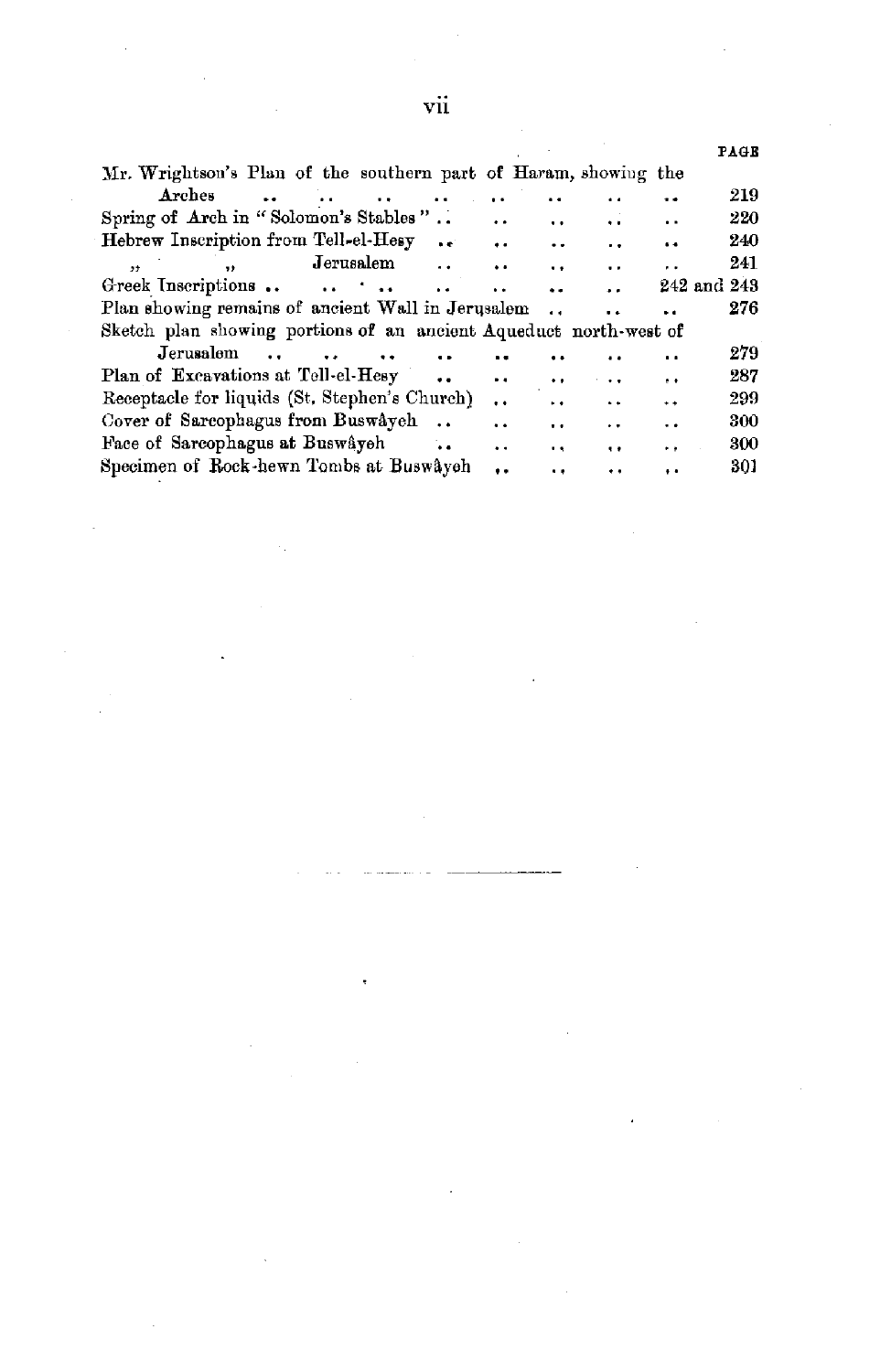# GENERAL INDEX.

Acoustics at Mounts Ebal and Gerizim, 79.

- Altaic letter from Tell Amarna, 245- 250.
- 'Amarin, 73.
- Annual Meeting, 264.
- Antiques, Forgery of, 3.
- Aquedust, The Siloah. Dimensions and height of the channel, 18.<br>Aqueduct. "The Second."
- "The Second." The Channel Found, 13 ; Following it up, 14; Its proximity to the Siloah Aqueduct, 14; Similarity to the one near Bir Eyûb, 15; Levels, 15; Plans, 15 and 16 ; The Shafts, 16.
- Araunah the Jebusite, 83.
- Arch, Ancient, in Solomon's Stables, 89.

Archbishop of York, Death of, 87. 1

- Arch Springings, Relations of, in Solomon's Stables, 219.
- Ard el Hima, 310.

Baal Gad, 25.

- Balance Sheet for 1890, 270.
- Barometrical Determination of Heights in Lebanon and Anti-Lebanon, 147.
- Bashan, Inhabitants of, their Dwellings and Cities, 76.
- Bath and Cistern, Ancient, near Bethany, 9.
- Baths, Roman, 19.
- Beitel Khulil, Masonry of, 73.
- Buswayeh Village, 299.
- Castle on Rock-cut Channel at Khan Minieh, 75. Chosroes in Palestine, 76. Chronology of Pottery, 68, 69. Church, St. Stephen's, on the Skull Hill, Ruins of, 211-218, 298.
- Church, Ruins of, at Buswayeh, 300.

Dead Sea Visible from Jerusalem, 83. Deir-es-Senne, 10. Dinhabah, 322.

Early Akkadians in Lebanon, 185.

ExoAYATIONS AT TELL-EL-HESY, 97; the Purchase of Wagons, 97; the Start, 98, 207; Amorite and Phamiciau Pottery, 282 ; Greek Inscription, 209; Excavations during the Spring of 1891; Objects Found, 283, 284, 285, 290; the W orkpeople, 283; Manasseh's Wall, 284, 289; Ovens, 285; Potsherds, 286; Pits for Storing Grain, 286; Burned Barley, Stone Door Sockets, Rooms, 288 ; the Walls of the Second Town, 289; Greek Pottery, 290;<br>Excavaring FROM ITS PIC-Excavating from its Pic-<br>turesque Side, the Plain of TURESQUE SIDE, the Plain of<br>Philistia, the Climate, Sirocco, Names of the Mound, 291; .Negotiations with Bedawin Sheikhs,292; *.A.* False Oath. Contract between the Arabs and Fellahin, 293; the Workpeople, their Peculiarities, the Night Dance, 297, 295; Examination of Pottery, 295; Baksheesh, 296 ; the Women and Girls, 296 ; Ramadan, 297.

Fuller's Field, 189, 254.

Geary, Rev. Henry, Death of, 88. Gihon, 81. Gutter not near the Fuller's Field, 254.

Hebrew Weights, 69: Hittite Prince's Letter, 186.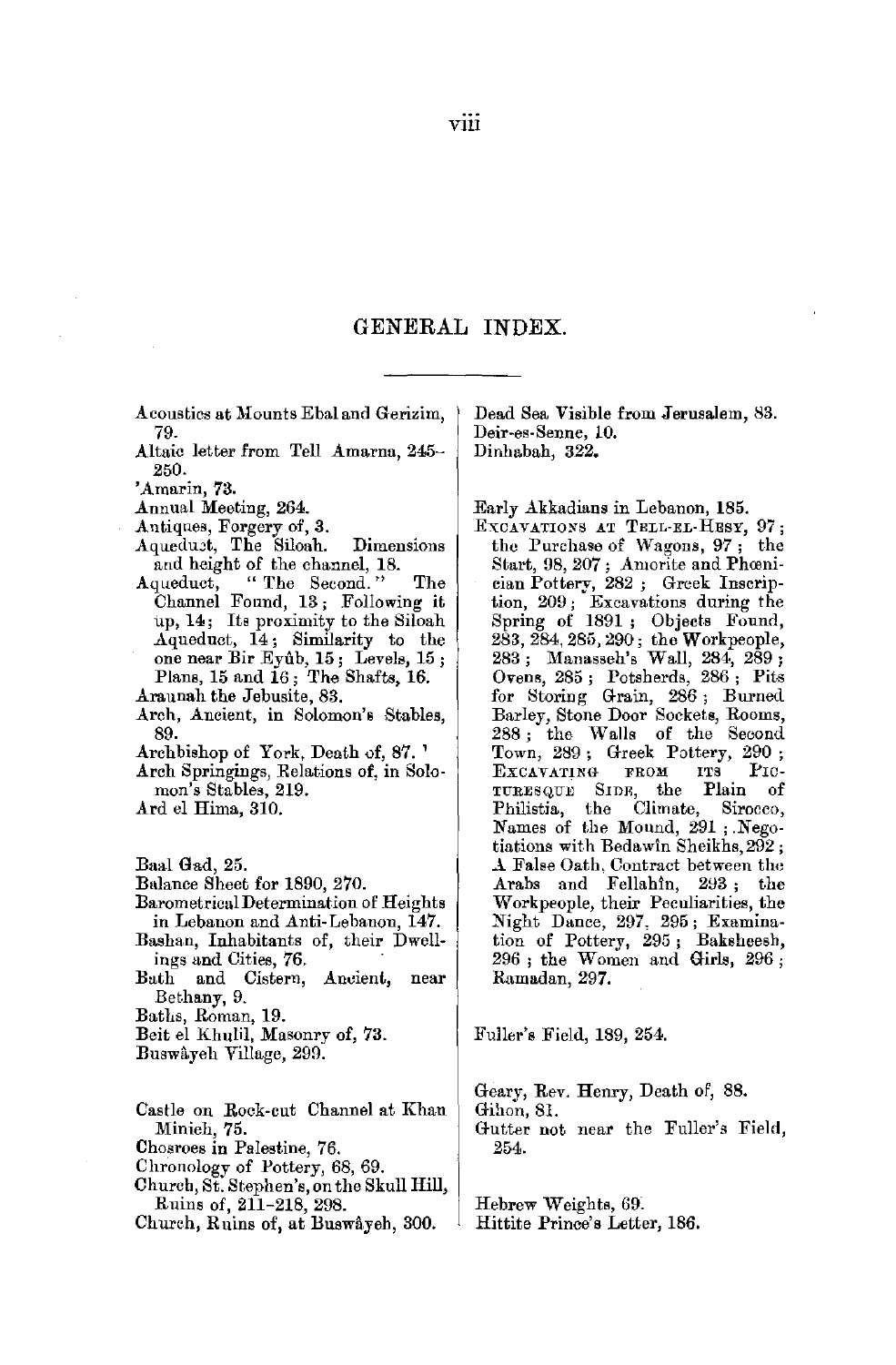IX

Holy Sepulchre, Site of, 83. Holy Sepulchre, Entrance to, 159, 218.

Horns of the Altar, 73.

Inscriptions, Greek, 243.

- ,, Jewish, on Ossuaries, **241.**  and Water Supply in Palestine, 161.
- JERUSALEM REPORTS. Searching for Water, 3, 20; Christian Tombs, 9; Discoveries in Solomon's Stables, 198 ; Passages under the Triple Gate, 198 ; Spring of an Ancient Arch, 199, 200; Inscriptions from Medeba, 199; Winter Rains, 199; Pool of Bethesda, 200; Excavations at the Golden Gate, 201 ; Tombs and Ossuaries at Rujm el Kahakir, 201 ; Inscriptions, 203 ; Subterranean Passage in Solomon's Stables, 204; Cuttings in the Roek in the Haram Area, 206; Foundation of Present City Wall, 276 ; Remains of Old Wall Inside City, **277** ; Protestant Burial Ground, 278 ; Ancient Watercourse, 278 ; Innovations at Jerusalem, 280.

Karab el Hatim, 301. Karnet er Ruweis, 301. Kbabiri or Abiri, 72.

Lachish Cornice, 185. Lachish Inscription, 70, 158, 240, 250, 310,311. Lachish Pillar, 71. Lachish Ruins, 311.

Mahanaim, 244. M'alula and Hindi Words, 73. Masjed al Aksa, 320. Merj Hin, Ruins about, 299. Meteorological Observations, Tables of, 49, 163, 224, 302. Milla, House of Millo, and Silla, 187, 254, Monuments, Destruction of, **2.**  Mosaics on Mount Zion, 309.

Mosaic Wark, 19.

Mount Horeb, 179.

M'Shita, Visits to, 75.

NARRATIVE OF **A** TRIP TO **PALMYRA.**  The Start, 20 ; on the Route, 21 ; Aqueducts or Kerazehs, 22, 25; Women Washing at the Fountain,<br>23 : Wild Almond Trees. 23 : Wild Almond Rock-Ilewn Tombs, 23; Oriental Customs, 24; Heights *A* hove Mediterranean Collected on the Journey, 42. Notes and News, 2, 87, 191, 257.

Ossuaries, Find of, 89.

Palestine Gypsies, 73.

- Palmyrene Inscriptions, 156, 312.
- Pella, Natural Bridge, Hot Spring, and Roman Road at, 76.
- Penuel, 244.
- Phcenicians in Devonshire, 77, 186.
- Pits in Shittim Plain, 74, 161.

Pottery, Modern, 73.

Proverbs and Sayings among the Spanish Jews, 151.

Quotations of Psalms, 71, 183.

- Sarcophagi, Remains of, at Buswayeh, 300.
- Sculptured Tombs at Shefa 'Amr, 72, 187.
- SECTS AND NATIONALITIES OF SYRIA. AND PALESTINE, 99; Land Tenure, 99 ; Mulk or Freehold Property, 99 ; Details of a Tahu Paper, 103 ; Farming Property, or Broad Acres, 104; Crown Lands, 106; Endow-<br>ment Property, 107; Forms of ment Property, 107; Rental of Land, 109.

AGRICULTURE, 109; Measures of Land, 109; Agricultural Imple-<br>ments, 110; the Pick, 110; the<br>Hoe, the Spade, the Axe, 111, 252; the Pruning Hook, the Knife and Sheath, 112; the Plough, ll3; the Threshing Floor, 114, 252; the Winnowing Fork, ll5; Time for Ploughing, 116 ; Irrigation, 117; Gleaning, 117; Forage Plants, 118; Seeds, 118; Vegetables, 118; Fruits, llfl; Nuts, 120; Melons, 120;